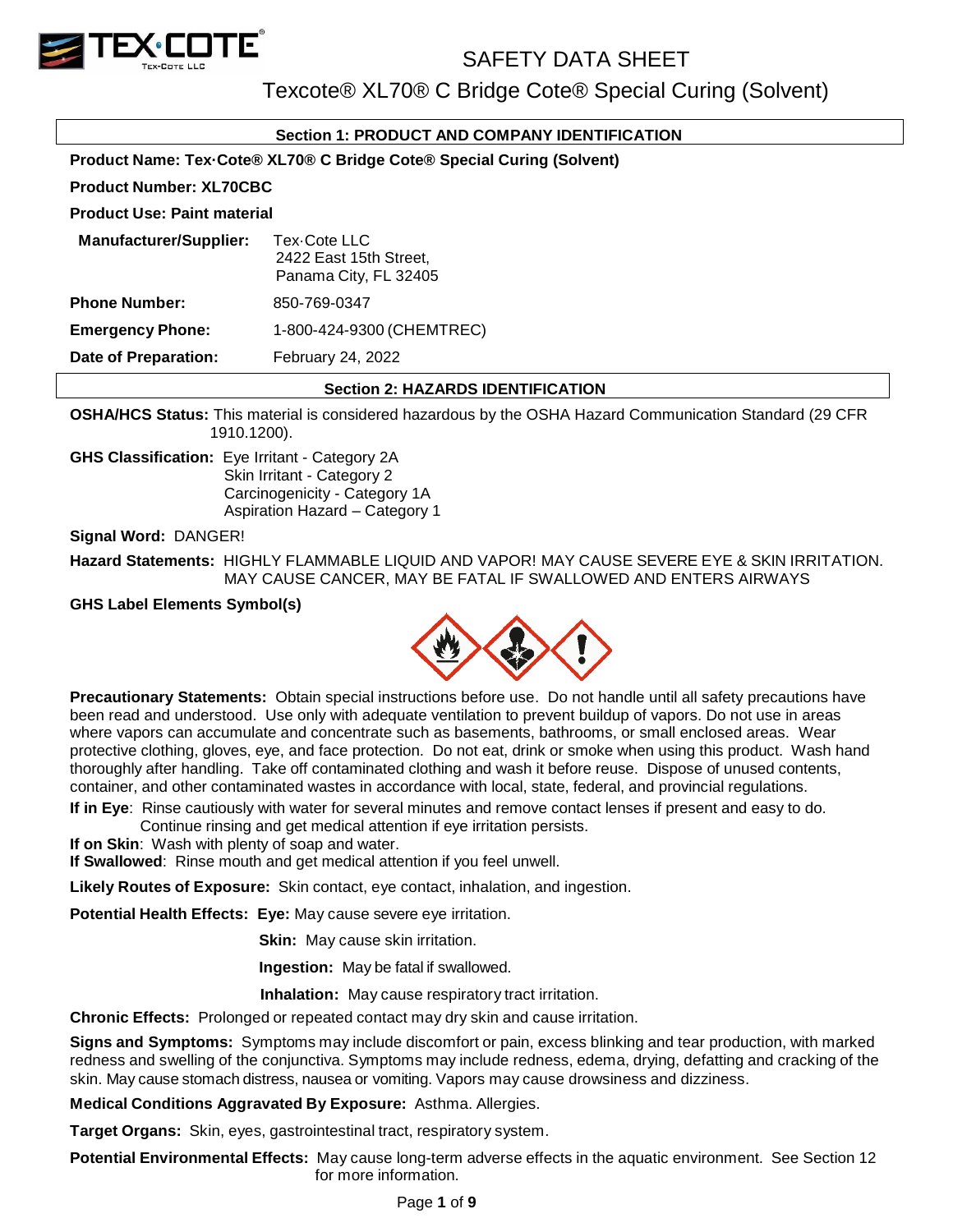

Texcote® XL70® C Bridge Cote® Special Curing (Solvent)

### **Hazards Not Otherwise Classified (HNOC):** None known

**Unknown Acute Toxicity:** 55% of the mixture consists of ingredient(s) of unknown toxicity.

### **Section 3: HAZARDS INFORMATION ON INGREDIENTS**

#### **Substance/mixture:** Mixture

| Ingredient                                  | CAS#                | Wt. %     |
|---------------------------------------------|---------------------|-----------|
| <b>Titanium Dioxide</b>                     | 13463-67-7          | 1 - 10    |
| Trade Secret                                | <b>Trade Secret</b> | $10 - 20$ |
| <b>Mineral Spirits</b>                      | 8032-32-4           | $15 - 25$ |
| Perlite                                     | 93763-70-3          | $5 - 15$  |
| Crystalline Silica - Quartz                 | 14808-60-7          | $5 - 15$  |
| Kerosene                                    | 8008-20-6           | $1 - 5$   |
| Solvent Naphtha (Petroleum), Heavy Aromatic | 64742-94-5          | 1 - 5     |

The exact percentage (concentration) of composition has been withheld as a trade secret.

See section 8 for occupational exposure limit information

#### **Section 4: FIRST AID MEASURES**

**Eye Contact:** In case of contact, immediately flush eyes with plenty of water. Remove contact lenses, if worn. If irritation persists, get medical attention.

- **Skin Contact:** In case of contact, immediately flush skin with plenty of water. Call a physician if irritation develops and persists.
- **Inhalation:** If breathed in, move person into fresh air. If not breathing, give artificial respiration. If breathing is difficult, give oxygen. Get medical attention.
- **Ingestion:** DO NOT induce vomiting. If victim is conscious and alert, give 2 cupfuls of water. Never give anything by mouth to an unconscious person. Seek medical attention or call poison control immediately.
- **General Advice:** In case of accident or if you feel unwell, seek medical advice immediately. (Show the label or SDS where possible).

**Note to Physicians:** Symptoms may not appear immediately.

## **Section 5: FIRE FIGHTING MEASURES**

**Flammability:** NFPA Class IIIA

**Flash Point:** 105°F (38.7°C) TTC

**Explosive Limits:** LEL: 0.7 % UEL: 7.0 %

**Auto-ignition Point:** 229°C (444°F)

**Special Fire Fighting Procedures:** Self-contained respiratory protection should be provided for fire fighters fighting fires in buildings or confined areas. Storage containers exposed to fire should be kept cool with water spray to prevent pressure build-up. Stay away from heads of containers that have been exposed to intense heat or flame.

**Unusual Fire and Explosion Hazards:** No data available.

**Hazardous Combustion Products:** Carbon monoxide, carbon dioxide

**Suitable Extinguishing Media:** Use carbon dioxide, dry powder, foam, or water spray / fog.

**Unsuitable Extinguishing Media:** None known.

**Explosion Data:**

**Sensitivity to Mechanical Impact:** None

**Sensitivity to Static Discharge:** Product may be sensitive to static discharge, which could result in fire or explosion.

**Protection of Firefighters:** Keep upwind of fire. Wear full fire fighting turn-out gear (full Bunker gear) and respiratory protection (SCBA).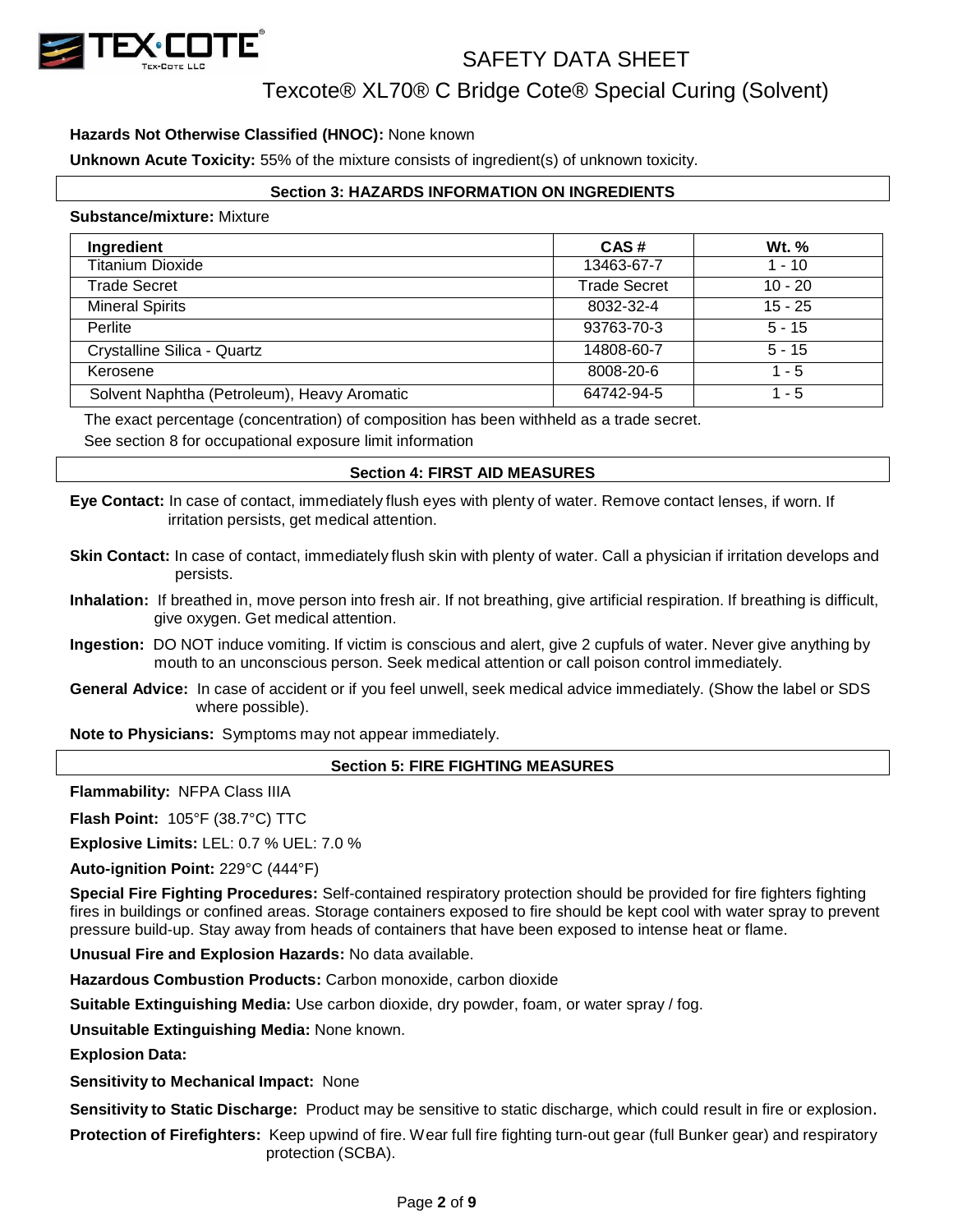

Texcote® XL70® C Bridge Cote® Special Curing (Solvent)

#### **Section 6: ACCIDENTAL RELEASE MEASURES**

**Personal Precautions:** Use personal protection recommended in Section 8. Isolate the hazard area and deny entry to unnecessary and unprotected personnel.

**Environmental Precautions:** Keep out of drains, sewers, ditches, and waterways. Minimize use of water to prevent environmental contamination.

**Methods for Containment:** Contain and/or absorb spill with inert material (e.g. sand, vermiculite), then place in a suitable container. Do not flush to sewer or allow entering waterways. Use appropriate Personal Protective Equipment (PPE).

**Steps To Be Taken In Case Material Is Released Or Spilled:** Isolate the immediate area. Prevent unauthorized entry. Eliminate all sources of ignition in area and downwind of the spill area. Stay upwind, out of low areas, and ventilate closed spaces before entering. All equipment used when handling this product must be grounded or nonsparking. Do not touch or walk through spilled material. Stop leak if you can do so without risk. Prevent entry into waterways, sewers, or confined areas. A vapor suppressing foam may be used to reduce vapors. Absorb or cover with dry earth, sand, or other non-combustible absorbent material.

#### **Other Information:** Not available.

## **Section 7: HANDLING AND STORAGE**

**Handling:** Read carefully all cautions and directions on product label before use. Since empty container, retains residue, follow all label warnings even after container is empty. Dispose of empty container according to all regulations. Do not reuse this container. Do not use near any source of heat or open flame, furnace areas, pilot lights, stoves, etc. Ensure all equipment is electrically grounded before beginning transfer operations. Avoid prolonged skin contact. Avoid contact with skin and eyes. Do not swallow. Do not breathe gas/fumes/vapor/spray. Handle and open container with care. When using do not eat or drink. Wash hands before eating, drinking, or smoking.

**Storage:** Keep out of the reach of children. Keep container tightly closed. Store in a cool dry place. Do not store near any source of heat or open flame, furnace areas, pilot lights, stoves, etc. Keep from freezing.

#### **Section 8: EXPOSURE CONTROLS / PERSONAL PROTECTION**

#### **Exposure Guidelines**

#### **Respiratory Equipment (Specify Type)**

For use in areas with inadequate ventilation or fresh air, wear a properly maintained and properly fitted NIOS approved respirator for organic solvent vapors. For OSHA controlled work places and other regular users - Use only with adequate ventilation under engineered air control systems designed to prevent exceeding the appropriate TLV. A dust mask does not provide protection against vapors.

#### **Eye Protection**

Chemical splash goggles should be worn to prevent eye contact.

#### **Protective Gloves**

Wear gloves with as much resistance to the chemical ingredients as possible. Glove materials such as nitrile rubber may provide protection. Glove selection should be based on chemicals being used and conditions of use. Consult your glove supplier for additional information. Gloves contaminated with product should be discarded and not reused.

#### **Other Protective Clothing**

Various application methods can dictate use of additional protective safety equipment, such as impermeable aprons, etc., to minimize exposure. Before reuse, thoroughly clean any clothing or protective equipment that has been contaminated by prior use. Discard any clothing or other protective equipment that cannot be decontaminated, such as gloves or shoes.

#### **Ventilation**

Use process enclosures, local exhaust ventilation, or other engineering controls to control airborne levels below recommended exposure limits. Use only with adequate ventilation to prevent buildup of vapors. Do not use in areas where vapors can accumulate and concentrate, such as basements, bathrooms or small enclosed areas. Whenever possible, use outdoors in an open air area. **Do not use indoors.** In closed spaces, insure a cross ventilation of moving fresh air across and thru the work area. If strong odor is noticed or you experience slight dizziness, headache, nausea or eye- watering -- STOP -- ventilation is inadequate. Leave area immediately and move to fresh air. Wash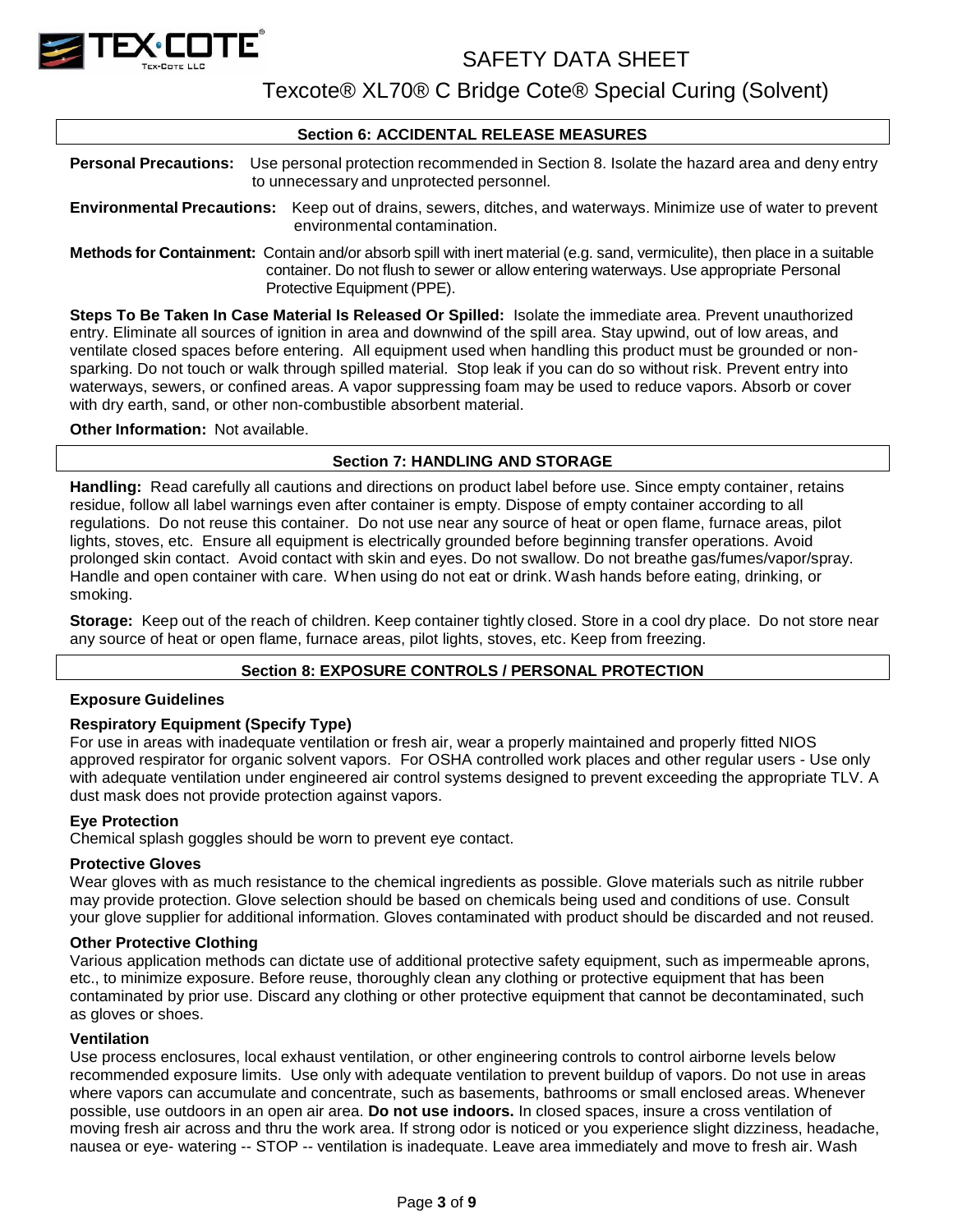

## Texcote® XL70® C Bridge Cote® Special Curing (Solvent)

hands thoroughly after use and before eating, drinking, or smoking. Do not eat, drink, or smoke in the work area. Facilities storing or handling this material should be equipped with an emergency eyewash and safety shower.

#### **Exposure Limits:**

| Ingredient                                     | <b>OSHA PEL, ACGIH-TLV</b>                                                                                           |
|------------------------------------------------|----------------------------------------------------------------------------------------------------------------------|
| <b>Mineral Spirits</b>                         | OSHA PEL:100 PPM, ACGIH TLV: 100 PPM, NIOSH: 350 mg/m3                                                               |
|                                                | TWA (related to Stoddard solvent) 1800 mg/m3 Ceiling (15 min) (related to                                            |
|                                                | Stoddard solvent)                                                                                                    |
| Perlite                                        | OSHA PEL: 10mg/m3, ACGIH TLV: 5mg/m3                                                                                 |
| Crystalline Silica Quartz                      | OSHA PEL: 5 mg/m3, ACGIH TLV: 5 mg/m3                                                                                |
| Titanium dioxide                               | OSHA PEL: 15mg/m3, ACGIH TLV: 10mg/m3                                                                                |
| Kerosene                                       | ACGIH 200 mg/m3                                                                                                      |
| Solvent Naphtha (Petroleum), heavy<br>Aromatic | OSHA PEL 400ppm (petroleum distillates, naphtha) OSHA STEL not listed, ACGIH<br>TLV not listed ACGIH STEL not listed |

**Engineering Controls:** Use ventilation adequate to keep exposures (airborne levels of dust, fume, vapor, etc.) below recommended exposure limits. Ventilation equipment must be explosion proof.

#### **Personal Protective Equipment:**

**Eye/Face Protection:** Chemical safety glasses, goggles, and face shields .

**Hand Protection:** Impermeable chemical handling gloves for skin protection

**Skin and Body Protection:** Wear suitable Impermeable protective clothing.

**Respiratory Protection:** When spraying this material use a NIOSH approved cartridge respirator or gas mask suitable to keep airborne mists and vapor concentrations below the time weighted threshold limit values. When using in poorly ventilated and confined spaces, use a fresh-air supplying respirator or a self-contained breathing apparatus.

**General Hygiene Considerations:** Handle according to established industrial hygiene and safety practices.

| <b>Section 9: PHYSICAL AND CHEMICAL PROPERTIES</b> |                                         |  |  |
|----------------------------------------------------|-----------------------------------------|--|--|
| Appearance:                                        | Milky liquid.                           |  |  |
| Color:                                             | Not available.                          |  |  |
| Odor:                                              | Mild odor.                              |  |  |
| <b>Odor Threshold:</b>                             | Not available.                          |  |  |
| <b>Physical State:</b>                             | Liquid.                                 |  |  |
| PH:                                                | Not available.                          |  |  |
| <b>Viscosity:</b>                                  | 100 - 130 KU                            |  |  |
| <b>Freezing Point:</b>                             | Not available.                          |  |  |
| <b>Boiling Point:</b>                              | $> 100 \text{ C}$ ( $> 212 \text{ F}$ ) |  |  |
| <b>Flash Point:</b>                                | 105°F (38.7°C) TTC                      |  |  |
| <b>Evaporation Rate:</b>                           | Not available.                          |  |  |
| <b>Lower Flammability Limit:</b>                   | $0.7\%$ (V).                            |  |  |
| <b>Upper Flammability Limit:</b>                   | 6.5 % (V).                              |  |  |
| <b>Vapor Pressure:</b>                             | Not available.                          |  |  |
| <b>Vapor Density:</b>                              | Lighter than air.                       |  |  |
| <b>Specific Gravity:</b>                           | 1.31                                    |  |  |
| <b>Solubility in Water:</b>                        | Insoluble.                              |  |  |
| <b>Coefficient of Water/Oil Distribution:</b>      | Not available.                          |  |  |
| <b>Auto-ignition Temperature:</b>                  | 444°F (229°C)                           |  |  |
| Percent Volatile, wt. %:                           | 27-30%.                                 |  |  |
|                                                    | Page 4 of 9                             |  |  |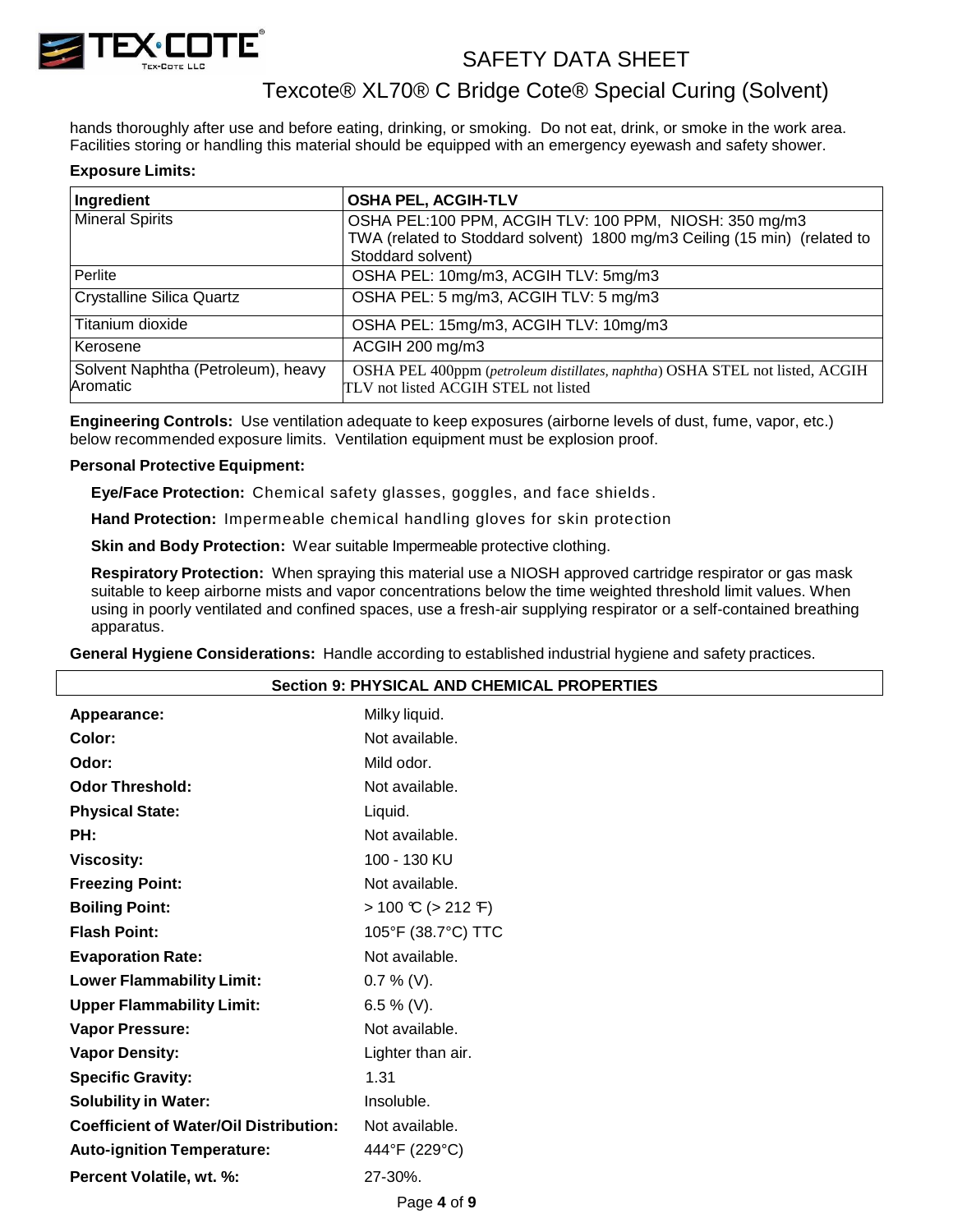

Texcote® XL70® C Bridge Cote® Special Curing (Solvent)

**VOC content:** 328 grams/liter

## **Section 10: STABILITY AND REACTIVITY**

**Stability:** Stable under normal storage conditions.

**Conditions to Avoid- Instability:** No data available.

**Incompatibility - Materials To Avoid:** Incompatible with oxidizing agents.

**Hazardous Decomposition Or Byproducts:** Thermal decomposition may produce carbon monoxide and carbon dioxide.

**Possibility of Hazardous Reactions:** Will occur [] Will not occur [X]

**Conditions To Avoid - Hazardous Reactions:** No data available.

### **Section 11: TOXICOLOGY INFORMATION**

## **EFFECTS OF ACUTE EXPOSURE**

#### **Component Analysis**

| Ingredient                                            | $LD_{50}$ (oral)   | $LD_{50}$ (Dermal)    | $LC_{50}$ (Inhalation) |
|-------------------------------------------------------|--------------------|-----------------------|------------------------|
| Titanium dioxide                                      | > 10000 mg/kg, rat | > 10000 mg/kg, rabbit | > 6.82 mg/L, Rat 4hr   |
| Crystalline Silica - Quartz                           | >22500 mg/kg, rat  | Not available         | Not available          |
| Perlite                                               | Not available      | Not available         | Not available          |
| <b>Mineral Spirits</b>                                | $>3000$ mg/kg, rat | Not available         | 5.5 mg/l Rabbit        |
| Kerosene                                              | >2000 mg/kg        | Not available         | $>5$ mg/l              |
| Solvent Naphtha (Petroleum),<br><b>Heavy Aromatic</b> | >5000 mg/kg        | Not available         | >590 mg/m3             |

**Eye:** May cause eye irritation. Symptoms may include discomfort or pain, excess blinking and tear production, with marked redness and swelling of the conjunctiva.

**Skin:** May cause skin irritation. Symptoms may include redness, edema, drying, defatting and cracking of the skin.

**Ingestion:** May be harmful if swallowed. May cause stomach distress, nausea or vomiting.

**Inhalation:** May cause respiratory tract irritation. Vapors maycause drowsiness and dizziness.

#### **EFFECTS OF CHRONIC EXPOSURE**

**SKIN CORROSION / IRRITATION**: Studies on laboratory animals have shown similar materials to cause skin irritation after repeated or prolonged contact. Repeated direct application to the skin can produce defatting dermatitis and kidney damage in laboratory animals. The significance of these animal study results to human health is unclear.

**SERIOUS EYE DAMAGE / IRRITATION**: Studies on laboratory animals have associated similar materials with eye and respiratory tract irritation.

**RESPIRATORY OR SKIN SENSITIZATION**: Skin sensitization was not evident in animal studies.

**ASPIRATION HAZARD**: This material presents an aspiration hazard.

**MUTAGENIC DATA**: No data.

#### **IMMUNOTOXICITY**: No data.

**NEUROTOXICITY**: Repeated exposure to elevated concentrations of hydrocarbon solvents can produce a variety of transient CNS effects (e.g., dizziness, headache, narcosis, etc.)

## **DEVELOPMENTAL/REPRODUCTIVE**: No data.

**CARCINOGEN STATUS**: There is inadequate evidence for the carcinogenicity of petroleum solvents in humans. This product contains crystalline silica (quartz) as an impurity. Chronic exposure to crystalline silica dust at concentrations exceeding occupational exposure limits may cause silicosis. The NTP's Ninth Report on Carcinogens lists crystalline silica (respirable size) as a known human carcinogen. IARC concluded that there is sufficient evidence in humans for the carcinogenicity of inhaled (respirable) crystalline silica. TITANIUM DIOXIDE HAS BEEN CLASSIFIED BY THE IARC AS A GROUP 2B CARCINOGEN "POSSIBLY CARCINOGENIC TO HUMANS.

**Target Organs:** Not available.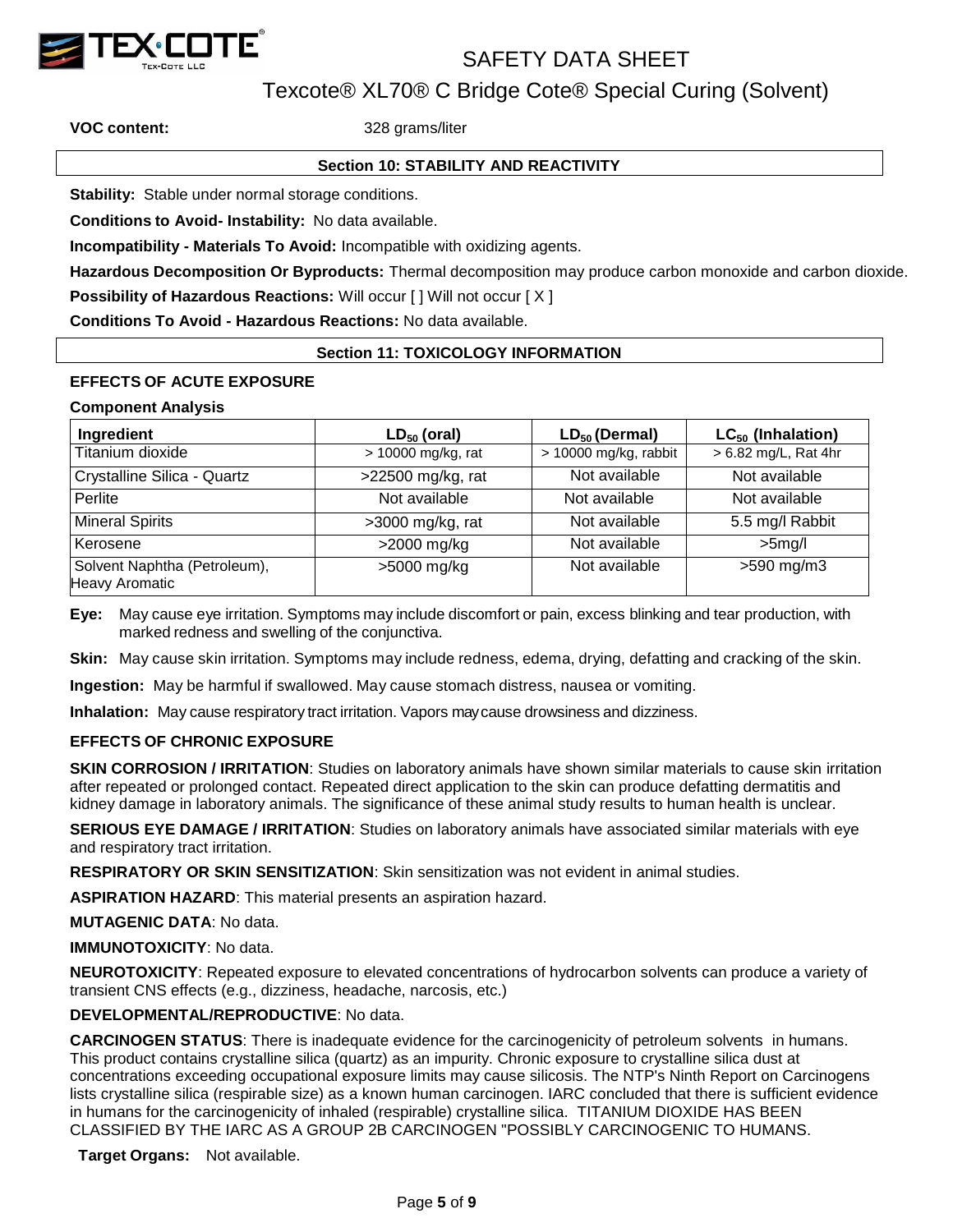

Texcote® XL70® C Bridge Cote® Special Curing (Solvent)

**Chronic Effects:** Hazardous by WHMIS criteria.

**Carcinogenicity:** Hazardous by WHMIS criteria.

| Ingredient                                  | Chemical Listed as Carcinogen or Potential Carcinogen* |
|---------------------------------------------|--------------------------------------------------------|
| Titanium dioxide                            | G-A4, I-2B                                             |
| Crystalline Silica - Quartz                 | G-A1, I-1, N-1                                         |
| Perlite                                     | I-3                                                    |
| <b>Mineral Spirits</b>                      | Not Applicable                                         |
| Kerosene                                    | Not Applicable                                         |
| Solvent Naphtha (Petroleum), Heavy Aromatic | Not Applicable                                         |

\* See Section 15 for more information.

**Mutagenicity:** Not hazardous by WHMIS criteria.

**Reproductive Effects:** Not hazardous by WHMIS criteria.

**Developmental Effects: Teratogenicity:** Not hazardous by WHMIS criteria.

**Embryotoxicity:** Not hazardous by WHMIS criteria.

**Respiratory Sensitization:** Not hazardous by WHMIS criteria.

**Skin Sensitization:** Not hazardous by WHMIS criteria.

**Toxicologically Synergistic Materials:** Not available.

### **Section 12: ECOLOGICAL INFORMATION**

**Ecotoxicity:** May cause long-term adverse effects in the aquatic environment.

**Persistence / Degradability:** Not available.

**Bioaccumulation / Accumulation:** Not available.

**Mobility in Environment:** Not available.

## **Section 13: DISPOSAL CONSIDERATIONS**

#### **Disposal Instructions:**

This material must be disposed of in accordance with all local, state, provincial, and federal regulations. Do not empty into drains.

#### **STEPS TO BE TAKEN IN CASE MATERIAL IS RELEASED OR SPILLED**

Eliminate ignition sources, provide good ventilation, dike spill area and add absorbent earth or sawdust to spilled liquid. Thoroughly wet w/ water and mix.

#### **WASTE DISPOSAL METHOD**

Collect absorbent/water/spilled liquid mixture into metal containers and add enough water to cover. Consult local, state & federal hazardous waste regulation before disposing into approved hazardous waste landfills. Obey relevant laws.

#### **PRECAUTIONS TO BE TAKEN IN HANDLING AND STORING**

Use non-sparking utensils when handling this material. Avoid hot metal surface. Use in cool, well-ventilated areas. Keep containers closed when not in use. Keep away from excessive heat and open flames.

#### **OTHER PRECAUTIONS**

Smoking in area where this material is used should be strictly prohibited. Tools used with this material should be made from aluminum, brass or copper. Plastic utensils should not be used.

#### **Section 14: TRANSPORTATION INFORMATION**

#### **Shipping Information:**

#### **US DOT INFORMATION**: 49 CFR 172.101

Proper Shipping Name.............. ....: Paint Related Material, Not Regulated

"The above transport information is for non-bulk packaging only (≤ 119 gallons).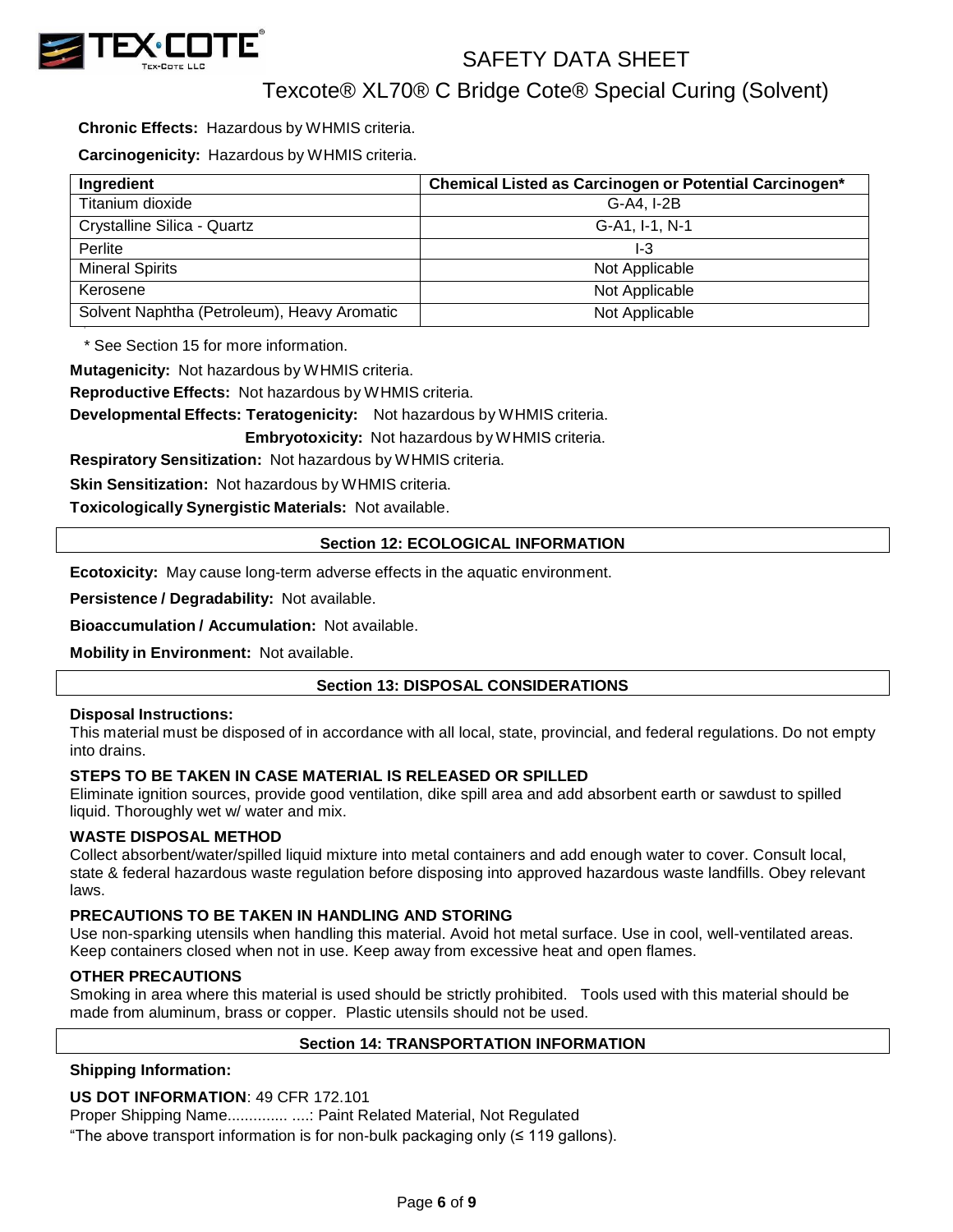

Texcote® XL70® C Bridge Cote® Special Curing (Solvent)

## **TDG Classification:**

Proper Shipping Name..................... ....: Paint Related Material, Not Regulated

## **Section 15: REGULATORY INFORMATION**

#### **(Not meant to be all inclusive-selected regulations represented)**

#### **US Regulations:**

**Status Of Substances Lists:** The Concentrations Shown In Section II Are Maximum Ceiling Levels (Weight %) to be used for calculations for regulations. A reportable quantity is a quantity of a hazardous substance that trigger reporting requirements under the Comprehensive Environmental Response Compensation And Liability Act (CERCLA). If a spill of a substance exceeds it's reportable quantity (RQ) in CFR 302.3,Table 40 302.4 Appendix A & 302.4 Appendix B, the release must be reported to The National Response Center At (800) 424-8802, The State Emergency Response Commission (SERC), And community emergency coordinators likely to be affected.

### **Components present that could require reporting under the statute are:** NONE KNOWN

Superfund Amendments And Reauthorization Act Of 1986 (SARA) Title III Requires emergency planning based on the Threshold Quantities(TPQ'S) and release reporting based on Reportable Quantities (RQ'S) In 40 CFR 355 Appendix A&B Extremely Hazardous Substances. The emergency planning and release requirements of 40 CFR 355 apply to any facility at which there is present any amount of any extremely hazardous substance(EHS) equal to or in excess of it's Threshold Planning Quantity(TPQ).

#### **Components present that could require reporting under the statute are:** NONE KNOWN

EPCRA 40 CFR 372(Section 313) Requires EPA and the States to annually collect data on releases of certain toxic materials from industrial facilities, and make the data available to the public in the Toxics Release Inventory(TRI). This information must be included in all SDS'S that are copied and distributed or compiled for this material. Reporting Threshold: Standard: A facility must report if it manufactures (including imports) or processes 25,000 pounds or more or otherwise uses 10,000 pounds or more of a listed toxic chemical during the calendar year.

#### **Components present that could require reporting under the statute are: See Section III**

The components of this product are listed or excluded from listing on the US Toxic Substance Control Act (TSCA) chemical substance inventory. Mixtures shall be assumed to present the same health hazards as do the components which comprise one percent (by weight or volume) or greater of the mixture, except that the mixture shall be assumed to present a carcinogenic hazard if it has a component in concentrations of 0.1 percent or greater. The remaining percentage of unspecified ingredients, if any, are not contained in above DeMinimis concentrations and/or are believed to be non-hazardous under the OSHA Hazard Communication Standard (29 CFR 1910.1200), and may consist of pigments, fillers, defoamers, wetting agents, resins, dryers,anti-bacterial agents, water and/or solvents in varying concentrations.

#### **International Regulations:**

#### **Canadian WHMIS:**

CLASS B - FLAMMABLE AND COMBUSTIBLE MATERIALS Division 3 - Combustible Liquid WHMIS classification of Division 3 of class B

#### **Canadian Environmental Protection Act (CEPA):**

NONE KNOWN

All of the components of this product are exempt or listed on the DSL. See section 2 for composition /information on ingredients.

#### **Global Inventories**

| Ingredient                  | <b>DSL/NDSL</b> |
|-----------------------------|-----------------|
| Titanium dioxide            | DSL             |
| Perlite                     | DSL             |
| Crystalline Silica - Quartz | DSL             |

#### **EINECS:**

NO INFORMATION ON INVENTORY.

#### **State Regulations:**

**California:** California Proposition 65: The following Statement is made in order to comply with The California Safe Drinking Water and Toxic Enforcement Act of 1986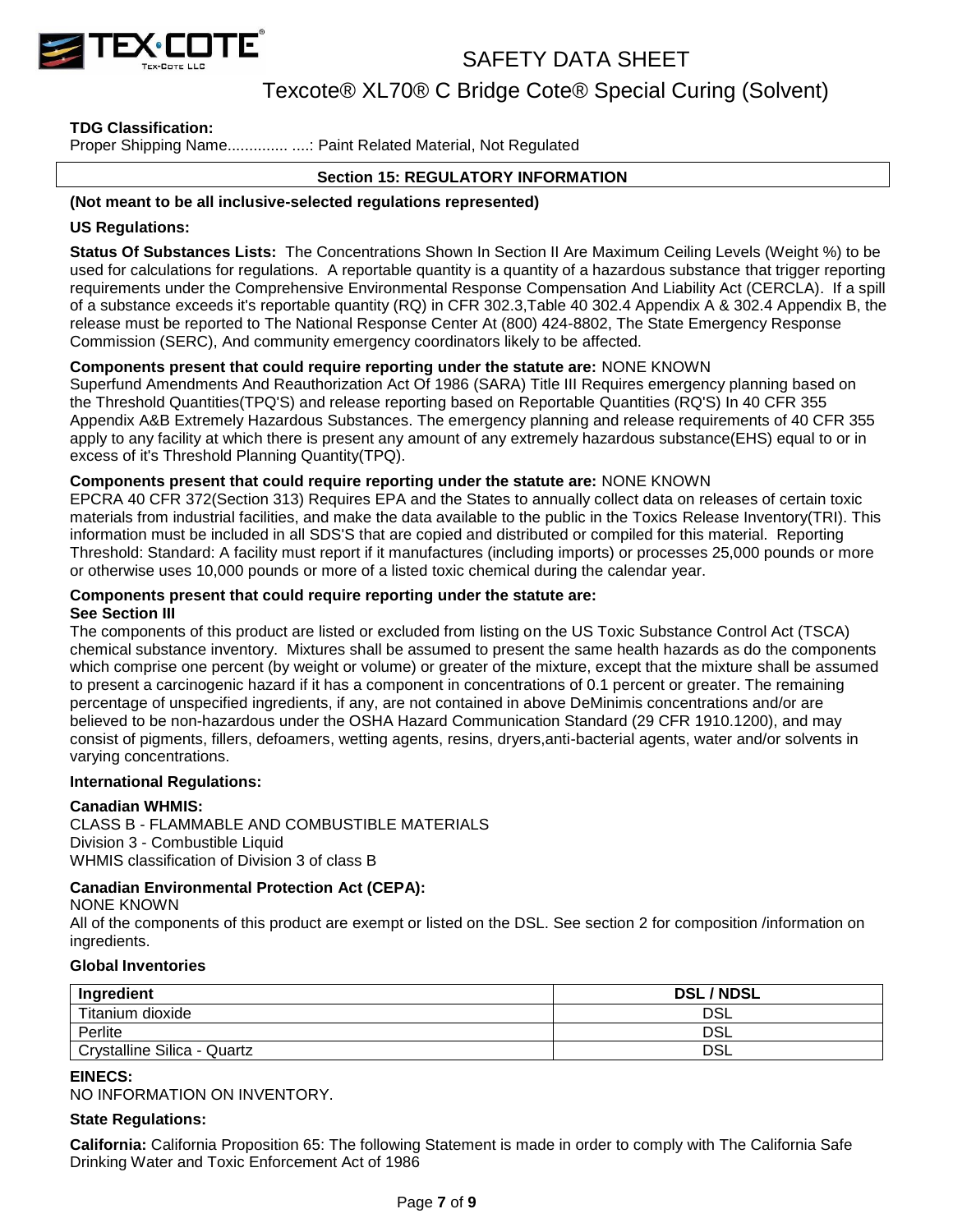

Texcote® XL70® C Bridge Cote® Special Curing (Solvent)

"WARNING: This product contains the chemical(s) appearing below known to the State of California to:

#### **A: Cause Cancer:**

PRESENT AT GREATER THAN OR EQUAL TO 0.1% SEE SECTION II \*If tinted contains Carbon Black: CAS#1333-86-4 and may also contains amounts of Crystalline Silica: CAS#14808-60-7

## **B: Cause Birth Defects or other Reproductive Harm :**

PRESENT AT GREATER THAN OR EQUAL TO 0.1% SEE SECTION II In addition to the above named chemical(s)(if any),this product may contain trace amounts of chemicals, known to the State of California, to cause Cancer or Birth Defects and other Reproductive Harm

## **US EPA SARA Title III**

| US EPA SARA Title III                                             |                         |                                                                                                           |                                                |                |  |
|-------------------------------------------------------------------|-------------------------|-----------------------------------------------------------------------------------------------------------|------------------------------------------------|----------------|--|
|                                                                   |                         | Hazardous Components (Chemical Name): Hydrotreated light distillate (petroleum) CAS # No 64742-47-8       |                                                |                |  |
|                                                                   |                         |                                                                                                           | Sec.302 (EHS) Sec.304 RQ Sec.313 (TRI) Sec.110 |                |  |
|                                                                   |                         | No.                                                                                                       | No.                                            | No.            |  |
| US EPA CAA, CWA, TSCA                                             |                         |                                                                                                           |                                                |                |  |
|                                                                   |                         | Hazardous Components (Chemical Name): Hydrotreated light distillate (petroleum) CAS # 64742-47-8          |                                                |                |  |
|                                                                   | <b>EPA CAA</b>          | <b>EPA CWA NPDES</b>                                                                                      | <b>EPA TSCA CA</b>                             | <b>PROP 65</b> |  |
|                                                                   | $HAP$ , ODC $()$        | No.                                                                                                       | Inventory                                      | No.            |  |
| <b>EPA Hazard Categories:</b>                                     |                         |                                                                                                           |                                                |                |  |
|                                                                   |                         | This material meets the EPA 'Hazard Categories' defined for SARA Title III Sections 311/312 as indicated: |                                                |                |  |
| Acute (immediate) Health Hazard & Chronic (delayed) Health Hazard |                         |                                                                                                           |                                                |                |  |
|                                                                   |                         | No Fire Hazard, No Sudden Release of Pressure Hazard, No Reactive Hazard                                  |                                                |                |  |
| HMIS - Hazardous Materials Identification System                  |                         |                                                                                                           |                                                |                |  |
| Health - $1^*$                                                    | <b>Flammability - 3</b> | <b>Physical Hazard - 0</b>                                                                                | $PPE-J$                                        |                |  |
| <b>NFPA - National Fire Protection Association:</b>               |                         |                                                                                                           |                                                |                |  |

**Health -** 1 **Fire - 3 Reactivity -** 0

**Hazard Rating:**  $0 = \text{minimal}$ **,**  $1 = \text{slight}$ **,**  $2 = \text{moderate}$ **,**  $3 = \text{severe}$ **,**  $4 = \text{extreme}$ 

#### **WHMIS Classification(s):**

Class D2A - Carcinogenicity Class D2A - Chronic Toxic Effects Class B2 – Flammable and Combustible material Class D2B – Toxic Material

**WHMIS Hazard Symbols:**



## **SOURCE AGENCY CARCINOGEN CLASSIFICATIONS:**

**ACGIH (G)** American Conference of Governmental Industrial Hygienists.

A1 - Confirmed human carcinogen.

A2 - Suspected human carcinogen.

A3 - Animal carcinogen.

A4 - Not classifiable as a human carcinogen.

A5 - Not suspected as a human carcinogen.

**IARC** (I) International Agency for Research on Cancer.

1 - The agent (mixture) is carcinogenic to humans.

2A - The agent (mixture) is probably carcinogenic to humans; there is limited evidence of carcinogenicity in humans and sufficient evidence of carcinogenicity in experimental animals.

2B - The agent (mixture) is possibly carcinogenic to humans; there is limited evidence of carcinogenicity in humans in the absence of sufficient evidence of carcinogenicity in experimental animals.

3 - The agent (mixture, exposure circumstance) is not classifiable as to its carcinogenicity to humans.

4 - The agent (mixture, exposure circumstance) is probably not carcinogenic to humans.

**NTP (N)** National Toxicology Program.

1 - Known to be carcinogens.

2 - Reasonably anticipated to be carcinogens.